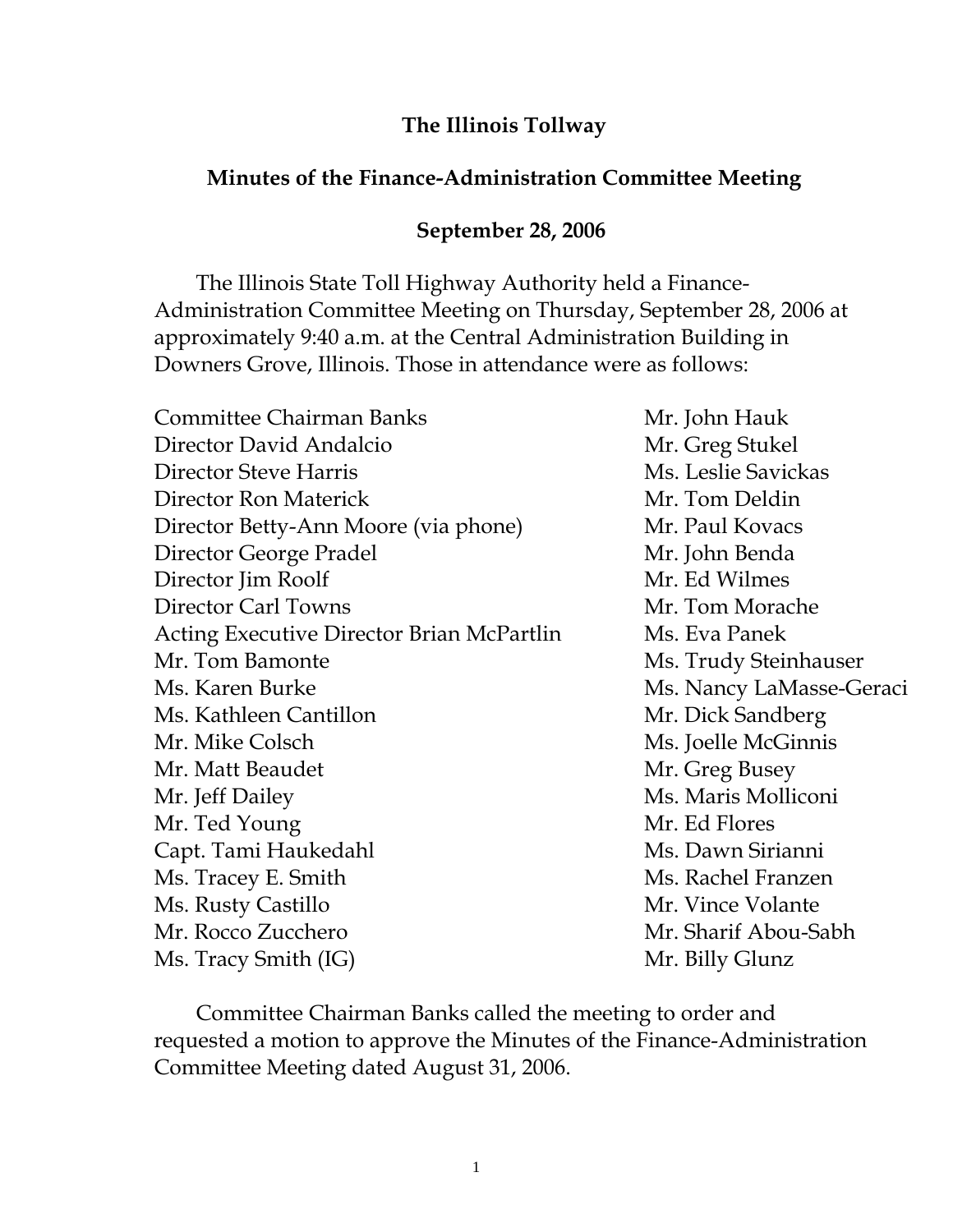Finance-Administration Committee Meeting September 28, 2006 Page Two

Director Harris moved for approval; seconded by Director Moore.

Committee Chairman Banks called for a voice vote, and there being "Ayes" and no "Nays", declared the motion carried.

Committee Chairman Banks then called on the Chief of Information Technology. Mr. Ted Young requested approval of a Change Order for the Unisys IVR and Hosting Contract in the amount of \$497,000.00.

Committee Chairman Banks called for a motion approving said Change Order. Director Pradel moved for approval; seconded by Director Moore.

Committee Chairman Banks called for a voice vote, and there being "Ayes" and no "Nays", declared the motion carried.

Committee Chairman Banks then called on the Chief of Finance. Mr. Mike Colsch requested approval to increase funding of the Workers' Compensation Claim Reserve Fund in the amount of \$3,645,000.00.

Committee Chairman Banks called for a motion approving said increase. Director Moore moved for approval; seconded by Director Pradel.

Committee Chairman Banks called for a voice vote, and there being "Ayes" and no "Nays", declared the motion carried.

Committee Chairman Banks then called on the Chief of Procurement. Ms. Rusty Castillo requested approval of the following: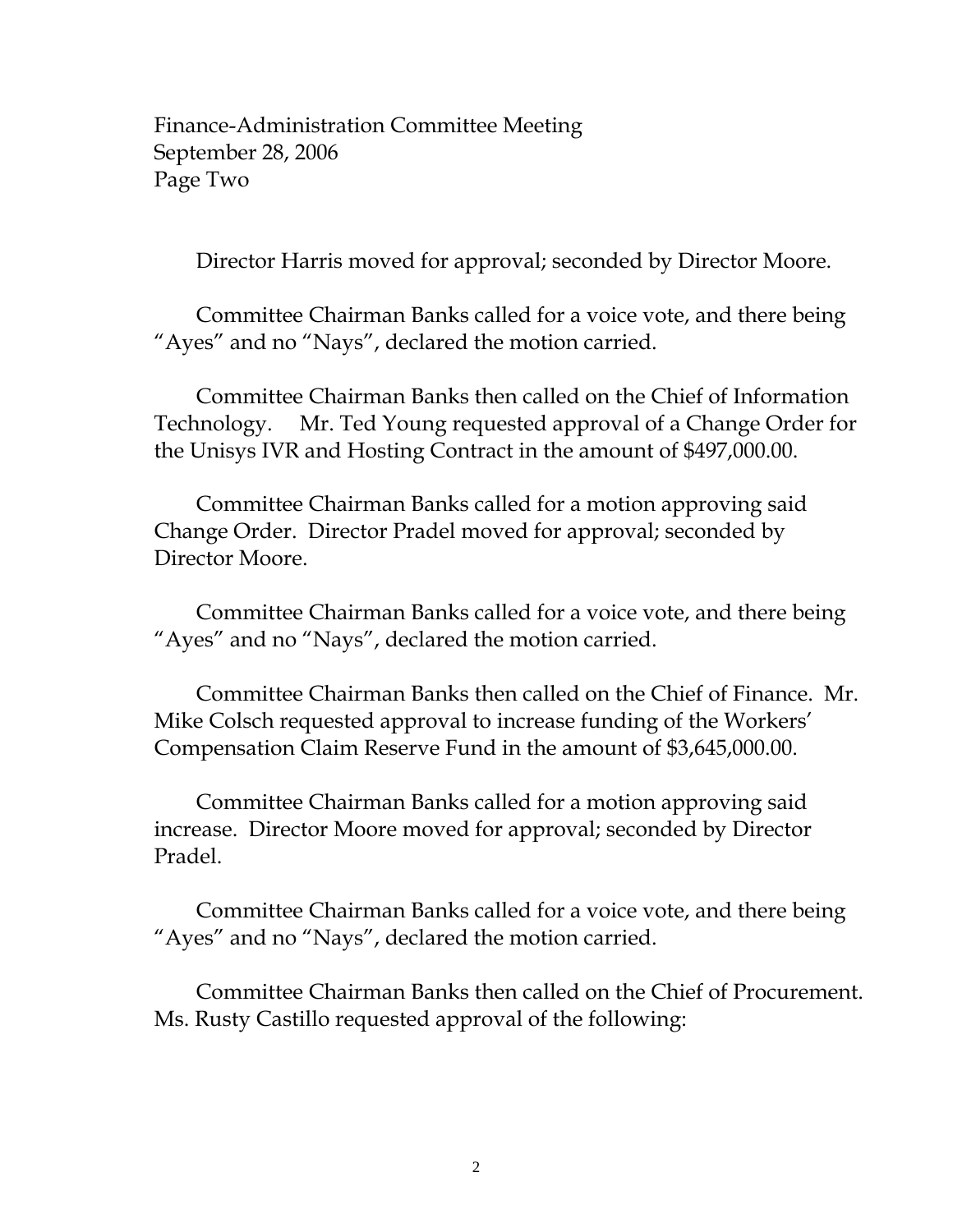Finance-Administration Committee Meeting September 28, 2006 Page Three

 Award of Contract 06-0097 to Cargill Salt Company, North American Salt and Morton Salt for Rock Salt, in the amount of \$3,342,376.70.

 Award of Contract 06-0102 to Pomp Tire Service, K & M Tire, Incorporated and Chicago, Bondage, Incorporation for Tires, in the amount of \$317,000.00.

 Award of Contract 06-0111 to Gasaway Maintenance Company for Calcium Chloride - Liquid, in the amount of \$31,125.00.

 Award of Contract 06-0186 to Central Management Services for Call Center Software Licensing, in the amount of \$48,020.00.

 Committee Chairman Banks called for a motion approving said items for the Consent Agenda. Director Pradel moved for approval; seconded by Director Harris.

 Committee Chairman Banks called for a voice vote, and there being "Ayes" and no "Nays", declared the motion carried.

Ms. Castillo then requested approval of the following:

 Renewal of Contract 05-0092 to Superfine Products, Incorporated d/b/a Gold Edge Supply for Metal Coin Bag Seals by \$16,000.00 from \$15,030.00 to \$31,030.00.

 Renewal of Contract 05-0097 to International Truck & Engine d/b/a/ Prairie International for Navistar Truck Parts by \$300,000.00 from \$270,000.00 to \$570,000.00.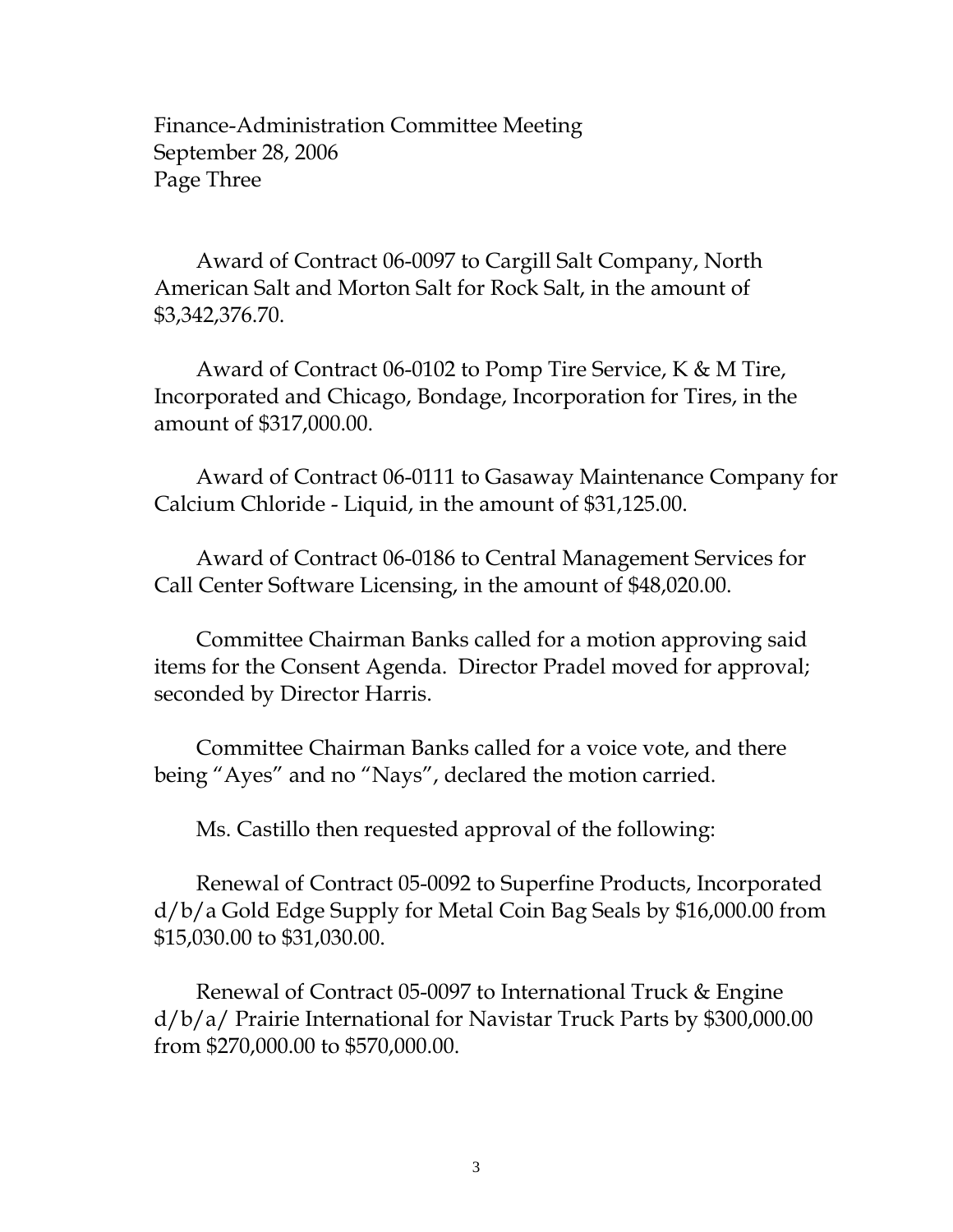Finance-Administration Committee Meeting September 28, 2006 Page Four

 Renewal of Contract 05-0101 to A-1 Corporate Hardware for Software and Hardware by \$260,000.00 from \$114,636.00 to \$374,636.00.

 Renewal of Contract 05-0119 to A-1 Corporate Hardware for Locks and Hardware by \$35,000.00 from \$35,000.00 to \$70,000.00.

 Committee Chairman Banks called for a motion approving said renewals. Director Harris moved for approval; seconded by Director Moore.

 Committee Chairman Banks called for a voice vote, and there being "Ayes" and no "Nays", declared the motion carried.

Ms. Castillo then requested approval of the following:

 Award of Contract 06-0099 to Dennison Corporation and Sutton Ford for One Truck, Extended Cab and Chassis with Utility Body, Three Trucks, Cab and Chassis with Aluminum Body/Hydraulic Rail Gate and Two Trucks, Crew Cab with Stake Body and Lift Gate, in the amount of \$208,776.00.

 Award of Contract 06-0122 to Auto Clutch/All Brake, Incorporated for Automotive Belts and Hoses, in the amount of \$26,000.00.

 Award of Contract 06-0090 to Monroe Truck and Equipment, Incorporated for Automatic Spreader Controllers, in the amount of \$139,175.00.

 Award of Contract 06-0135 to Rocal, Incorporated for Aluminum Extrusions, in the amount of \$141,000.00.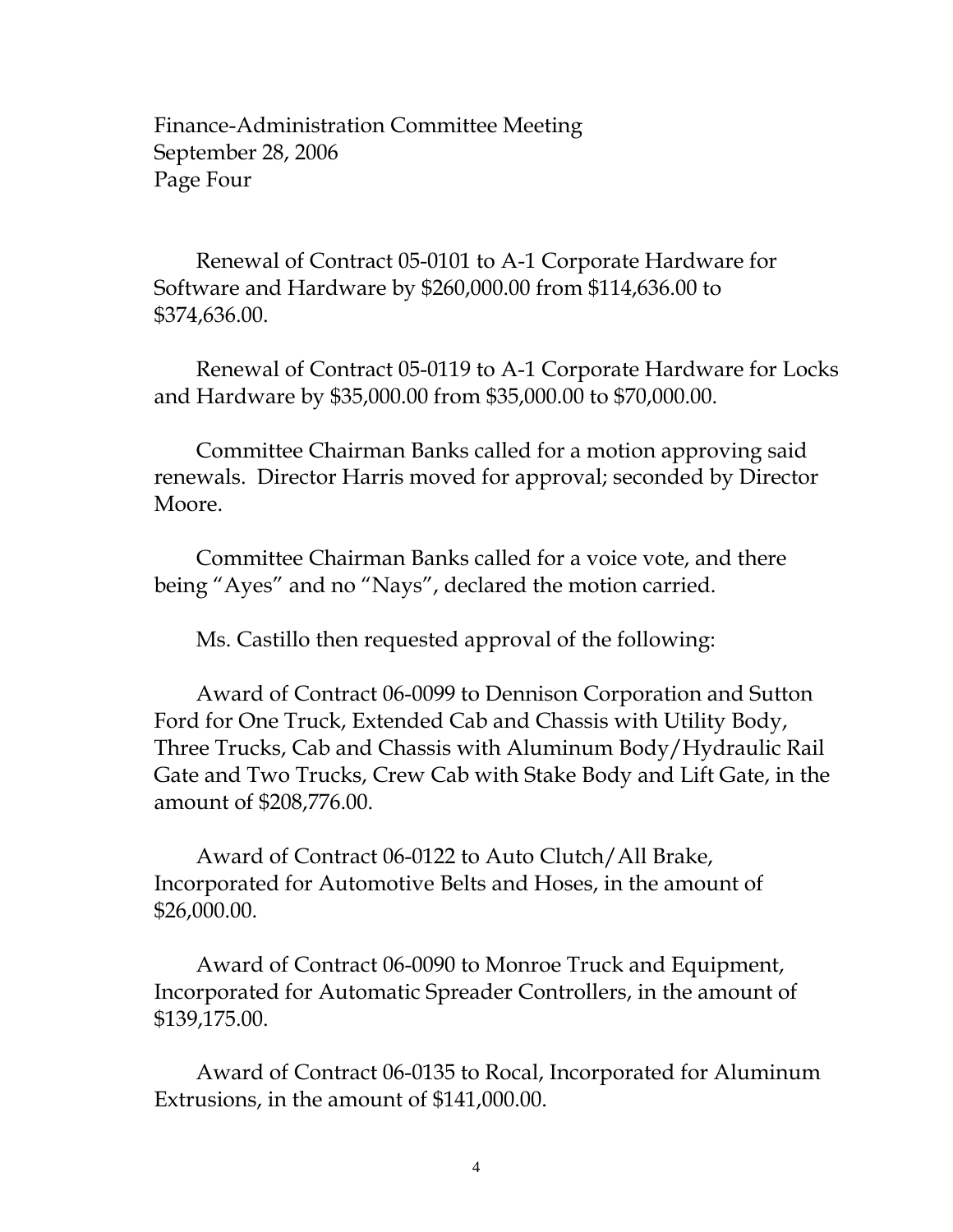Finance-Administration Committee Meeting September 28, 2006 Page Five

 Award of Contract 06-0146 to Christian County Farmers Supply Company, G. Cooper Oils and Conserv FS, Incorporated for Gasoline and Diesel/Biodiesel Fuel, in the amount of \$3,998,775.00.

 Committee Chairman Banks called for a motion approving said awards for the Consent Agenda. Director Harris moved for approval; seconded by Director Moore.

 Committee Chairman Banks called for a voice vote, and there being "Ayes" and no "Nays", declared the motion carried.

 Ms. Castillo then requested approval of a Dollar Limit Increase and Extension of Contract 99-5842 to Conor Communication Company for \*999 Cellular Express Line Service by \$32,806.42 from \$2,549,952.26 to \$2,582,758.68.

 Committee Chairman Banks called for a motion approving said increase and extension. Director Pradel moved for approval; seconded by Director Harris.

 Committee Chairman Banks called for a voice vote, and there being "Ayes" and no "Nays", declared the motion carried.

Ms. Castillo then requested approval of an Award of Contract 06-0085 to Carmichael Construction, Incorporated for the Expansion of E-06 office and parts area, in the amount of \$91,776.00 and the Award of Contract 06-0117 to WMAQ-TV/NBC5 for TIMS Partnership, at no cost to the Tollway.

 Committee Chairman Banks called for a motion approving said awards. Director Moore moved for approval; seconded by Director Pradel.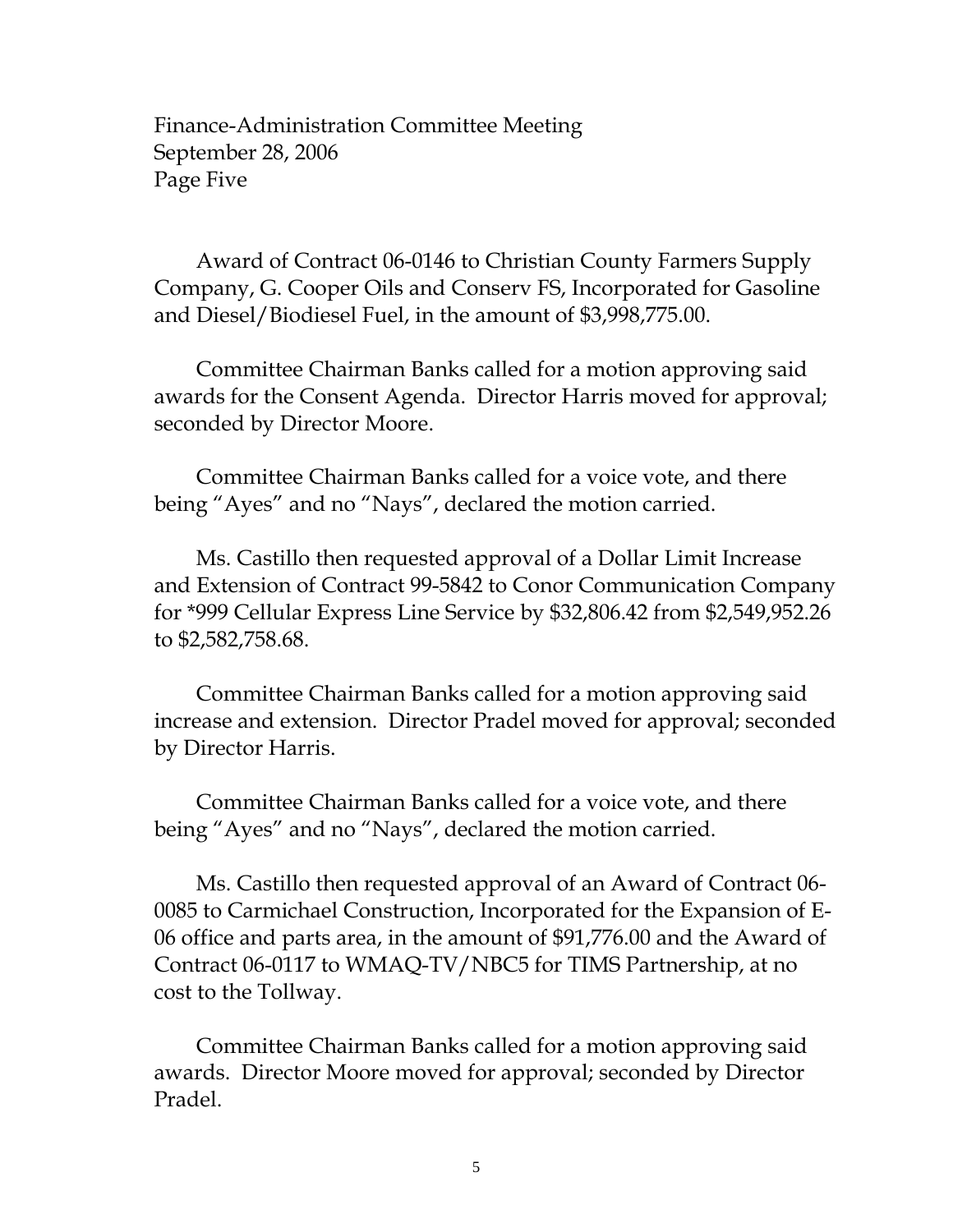Finance-Administration Committee Meeting September 28, 2006 Page Six

 Committee Chairman Banks called for a voice vote, and there being "Ayes" and no "Nays", declared the motion carried.

 Ms. Castillo then requested approval of the Renewal of Contract 04-6544 to Marketing Alternatives Incorporated (MAI) for Transponder Fulfillment and Customer Service Call Center, by \$1,350,000.00 from \$13,322,200.00 to \$14,672,200.00.

 Committee Chairman Banks called for a motion approving said renewal. Director Pradel moved for approval; seconded by Director Harris.

 Committee Chairman Banks called for a voice vote, and there being "Ayes" and no "Nays", declared the motion carried.

 Ms. Castillo then requested approval of the Renewal of Contract 03-6515 to B & H Industries for Engineering Printing Services and Web Plan Services, by \$180,000.00 from \$330,000.00 to \$510,000.00.

 Committee Chairman Banks called for a motion approving said renewal. Director Harris moved for approval; seconded by Director Moore.

 Committee Chairman Banks called for a voice vote, and there being "Ayes" and no "Nays", declared the motion carried.

 Ms. Castillo then requested approval for a Dollar Limit Increase and Extension on Contract 00-6032 to Transcore for Violation Enforcement System (VES) by \$550,000.00 from \$52,324,317.00 to \$52,874,317.00.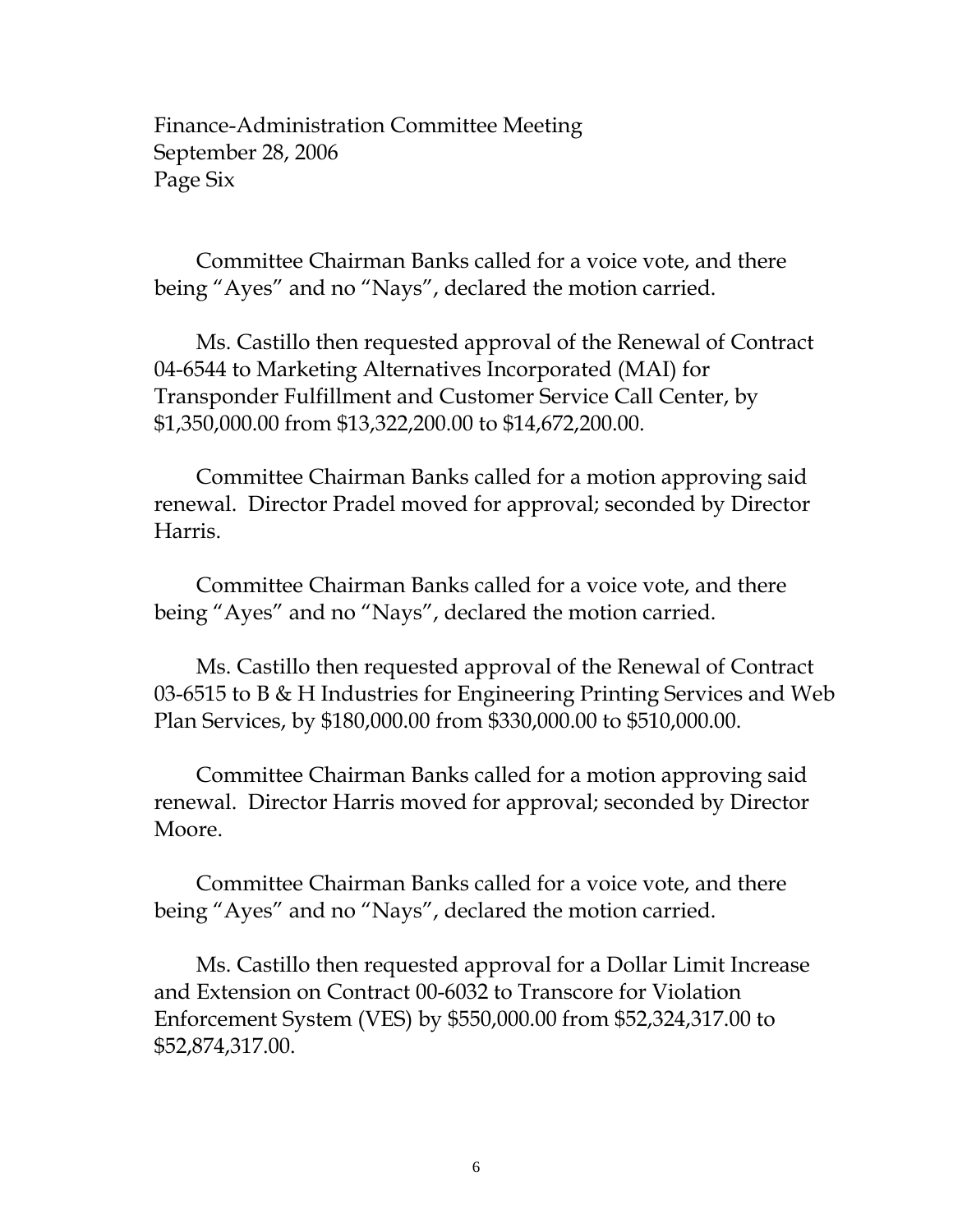Finance-Administration Committee Meeting September 28, 2006 Page Seven

 Committee Chairman Banks called for a motion approving said increase and extension. Director Harris moved for approval; seconded by Director Pradel.

 Committee Chairman Banks called for a voice vote, and there being "Ayes" and no "Nays", declared the motion carried.

 Committee Chairman Banks then called on the Chief of ORT. Mr. Matt Beaudet requested approval of an Extra Work Order on Contract 05-0014 to Electronic Transaction Consultants Corp. (ETC), by \$8,861,330.00 from \$69,500,000.00 to \$78,361,330.00.

 Committee Chairman Banks called for a motion approving said Extra Work Order. Director Pradel moved for approval; seconded by Director Harris.

 Committee Chairman Banks called for a voice vote, and there being "Ayes" and no "Nays", declared the motion carried.

 Committee Chairman Banks then called on the General Counsel. Mr. Tom Bamonte requested approval of an Amendment to Resolution No. 17205 identifying additional parcels of real estate necessary for the widening of the Tri-State Tollway from Mile Post 6.3 to Mile Post 17.6 in Cook County, Illinois, and a resolution identifying parcels of real estate necessary for Projects RR-02-5115 and RR-02-5116 on the Tri-State Tollway in Cook County, Illinois.

 Committee Chairman Banks called for a motion approving said items. Director Moore moved for approval; seconded by Director Pradel.

 Committee Chairman Banks called for a voice vote, and there being "Ayes" and no "Nays", declared the motion carried.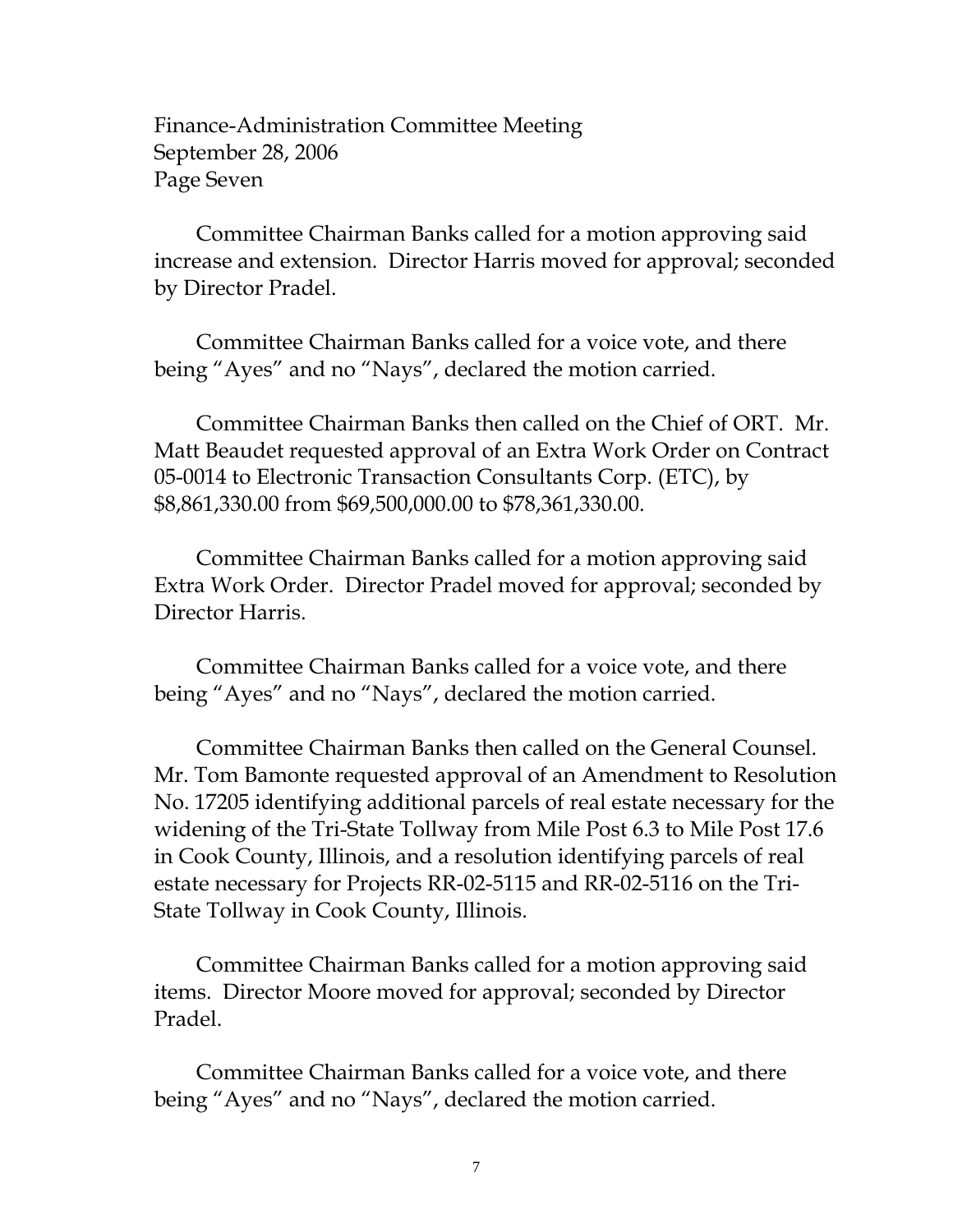Finance-Administration Committee Meeting September 28, 2006 Page Eight

 Mr. Bamonte then requested approval of an Intergovernmental Agreement with the City of Elgin for ramp beautification on the Northwest Tollway interchanges at Illinois 25, Illinois 31, and Randall Road.

 Committee Chairman Banks called for a motion approving said agreement. Director Pradel moved for approval; seconded by Director Moore.

 Committee Chairman Banks called for a voice vote, and there being "Ayes" and no "Nays", declared the motion carried.

 Mr. Bamonte then requested approval of an Agreement with the Village of South Holland to place monument signs at the Lincoln Oasis and change the Lincoln Oasis' name to "Chicago Southland Lincoln Oasis."

 Committee Chairman Banks called for a motion approving said agreement. Director Pradel moved for approval; seconded by Director Harris.

 Committee Chairman Banks called for a voice vote, and there being "Ayes" and no "Nays", declared the motion carried.

 Mr. Bamonte then requested approval of an Intergovernmental Agreement with the Village of Hoffman Estates.

 Committee Chairman Banks called for a motion approving said agreement. Director Harris moved for approval; seconded by Director Pradel.